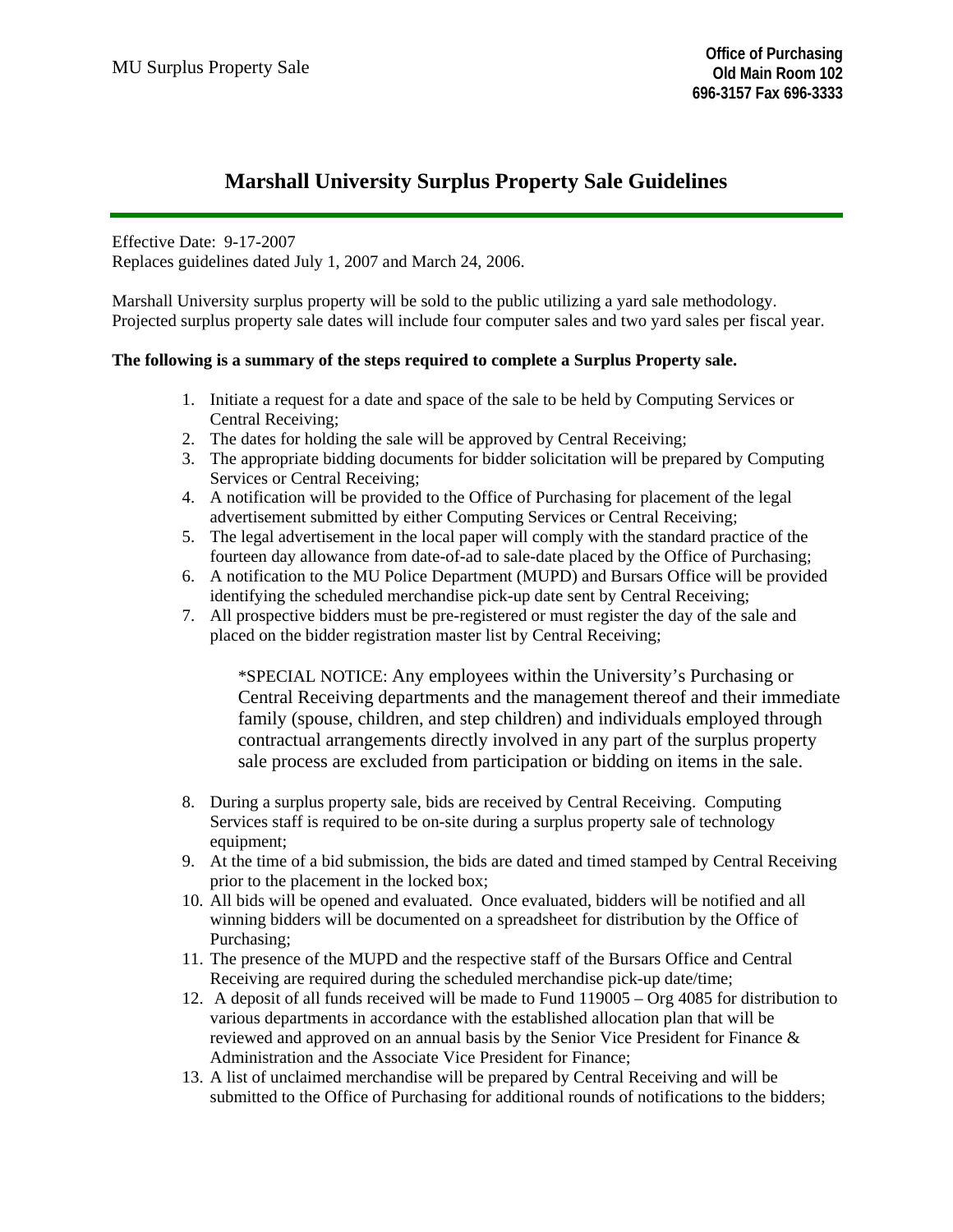- 14. An additional bidder notification for the next highest bidder will be completed by the Office of Purchasing; and,
- 15. In the event an additional bidder notification is required, items 10 through 14 are to be repeated.

#### **The following are the applicable departmental procedures for conducting and processing the necessary paperwork to achieve a successful surplus property sale.**

#### *The Office of Purchasing shall:*

- 1. Receive a request for the placement of the legal advertisement for the surplus property sale from Computing Services or Central Receiving;
- 2. Place the legal advertisement in the local paper in compliance with the fourteen day allowance from date-of-ad to sale-date;
- 3. Receive from Central Receiving all bids submitted and the bidder registration master list;
- 4. Open all bids that were submitted to determine the highest bid and document bid in the Yard Sale Module of the BANNER software system;
- 5. Notify the successful bidder of the high bid for acceptance of the award;
- 6. Generate a computer report of winning bidders for distribution by email to the Bursars Office (Supervisor of Financial Reports & Statistics), Computing Services (Director, Customer Services), Central Receiving (Receiving Manager), and Budget Office (Budget Director).
- 7. Receive from Central Receiving a listing of unclaimed merchandise that will require an additional round of notification to the next highest bidder; and,
- 8. Follow the actions provided in items 5 and 6 in the event an additional round of notification is required.

## *The Bursars Office shall:*

- 1. Receive a notification from Central Receiving indicating the time and location required for the surplus property sale;
- 2. Provide adequate on-site staffing during the scheduled surplus property sale merchandise pick-up date/time.
- 3. Collect payment for technology merchandise included in the surplus property sale in the Bursars Office;
- 4. Receive from the Office of Purchasing an email containing the generated computer report of the winning bids;
- 5. Be responsible for the collection of payments for any unclaimed merchandise requiring a second round notification during the week following the surplus property sale; and,
- 6. Deposit all funds received for payment of merchandise to Fund 119005 Org 4085 and will provide a notification of the deposit to the Budget Office.

## *The Budget Office shall:*

- 1. Receive from the Office of Purchasing an e-mail containing the generated computer report of the winning bids;
- 2. Receive a notification of deposited funds from the Bursar's Office; and,
- 3. Distribute all proceeds from the surplus property sale deposited to Fund 119005 Org 4085 to the various departments in accordance with the established allocation plan.